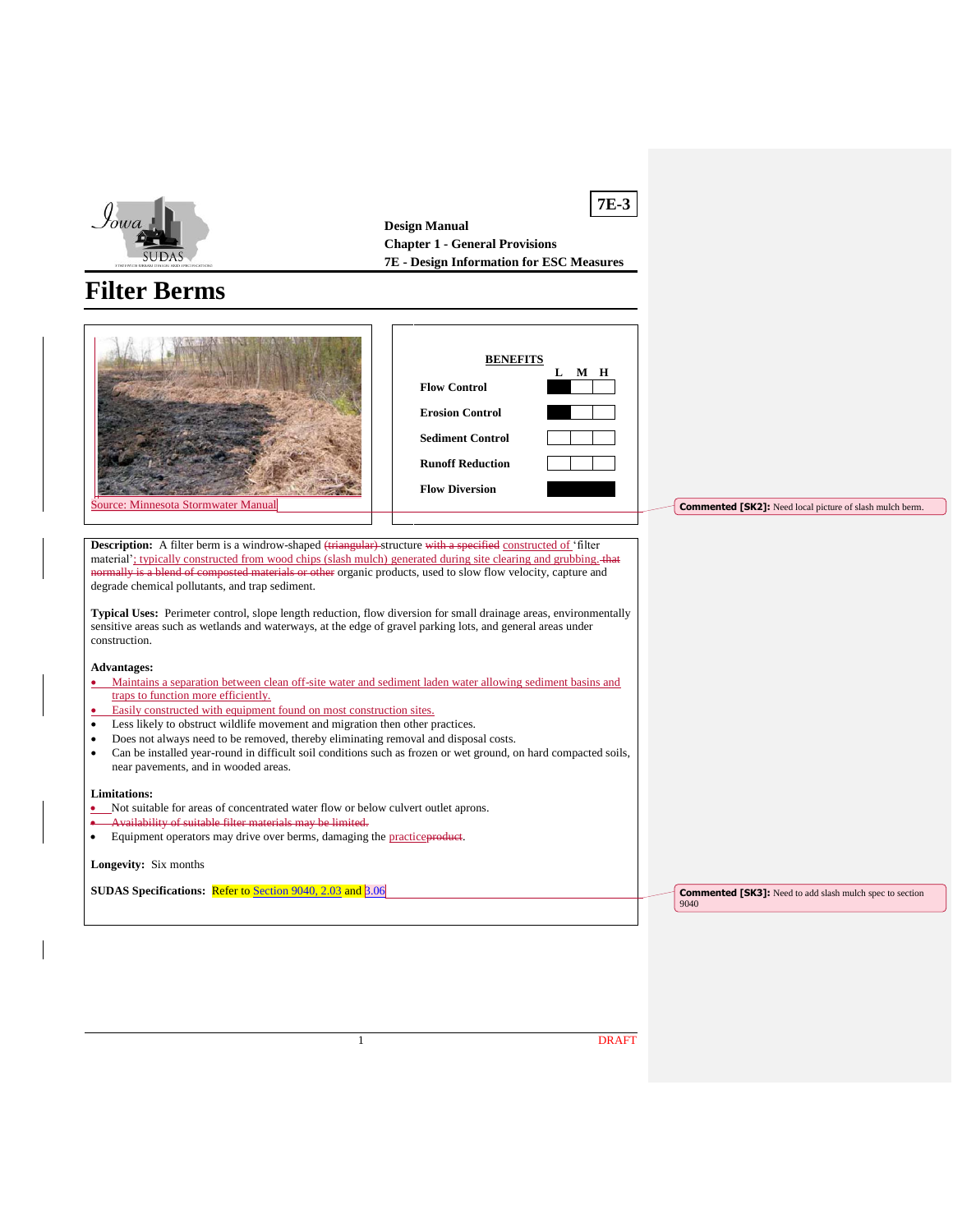# **A. Description/Uses**

A filter berm typically consists of a windrow three-dimensional matrix of biologically active stable composted organic material with various sized particles formed in a continuous windrow fashion (triangular) slash mulch that diverts flow or slows and slows and filters water to capture sediment. and degrade pollutants. Its natural permeability allows water to seep through it while capturing sediment in its pore space and behind its mass, slowing water velocity and absorbing water pollutants, such as hydrocarbons, nutrients, and bacteria.

# **B. Design Considerations**

**1. Materials:** The key to achieving the proper balance between sediment removal and flow-through rate is using a filter material with the proper particle size. Filter material with a high percentage of fine particles will clog and create a barrier to flow. This will cause water to pond and the pressure may cause the installation to fail. Alternatively, filter material with particles that are too large will allow runoff to pass through the barrier with little or no resistance, eliminating the velocity reduction and sediment trapping benefits of the barrier. Refer to SUDAS Specifications Section 9040 for proper filter material size.Filter berms are typically constructed from slash mulch generated from onsite clearing and grubbing operations or may be imported from off-site.

#### **1. 2. General Guidelines:**

- a. Filter berms should be trapezoidal in shape with a bottom width of five to seven feet, minimum height of 2 feet, and side slopes of 2:1. maintain a 2:1 base to height ratio to ensure berm stability, with a minimum berm size of 1 foot high by 2 feet wide.
- b. When possible, filter berms should be placed away from the toe of a slope on the flattest area possible to allow concentrated flow to dissipate into sheet flow and to provide greater storage are for sediment.
- Filter berms should not be used in areas of concentrated flows such as ditches, swales, or around pipe outlets.

#### **2. Slope Control:**

- a. When installed on slopes, filter berms should be installed along the contour of the slope, perpendicular to sheet flow, with the ends turned up to prevent flows from bypassing the berm.
- Where filter berms are installed to re-route flow to other areas, and water is intended to flow along the toe of the berm, erosion protection may be required. Soil berms must be stabilized with vegetation or erosion control blankets if anticipated flow velocities may cause erosion. Refer to Table 7E-8.01.
- c. The upland drainage area slope should not exceed 10 percent. On steep slopes (>6%) and/or long slopes (>50-75 feet), multiple berms should be placed at regular intervals down the slope.
- d. A common location to place filter berms for sediment control is at the toe of a slope. When used for this application, the berm should be located as far away from the toe of the slope as practical to ensure that a large storage volume is available for runoff and sediment.
- **3. Diversion:** When utilized for diversion, check dams constructed of fiber rolls, silt fence, or other practices should be constructed at regular intervals to control flow velocities along the toe of the berm.

**Commented [SK4]:** This table is from MN Stormwater Manual. Proposing to replace this with slopes that generate the velocities indicated in the table.